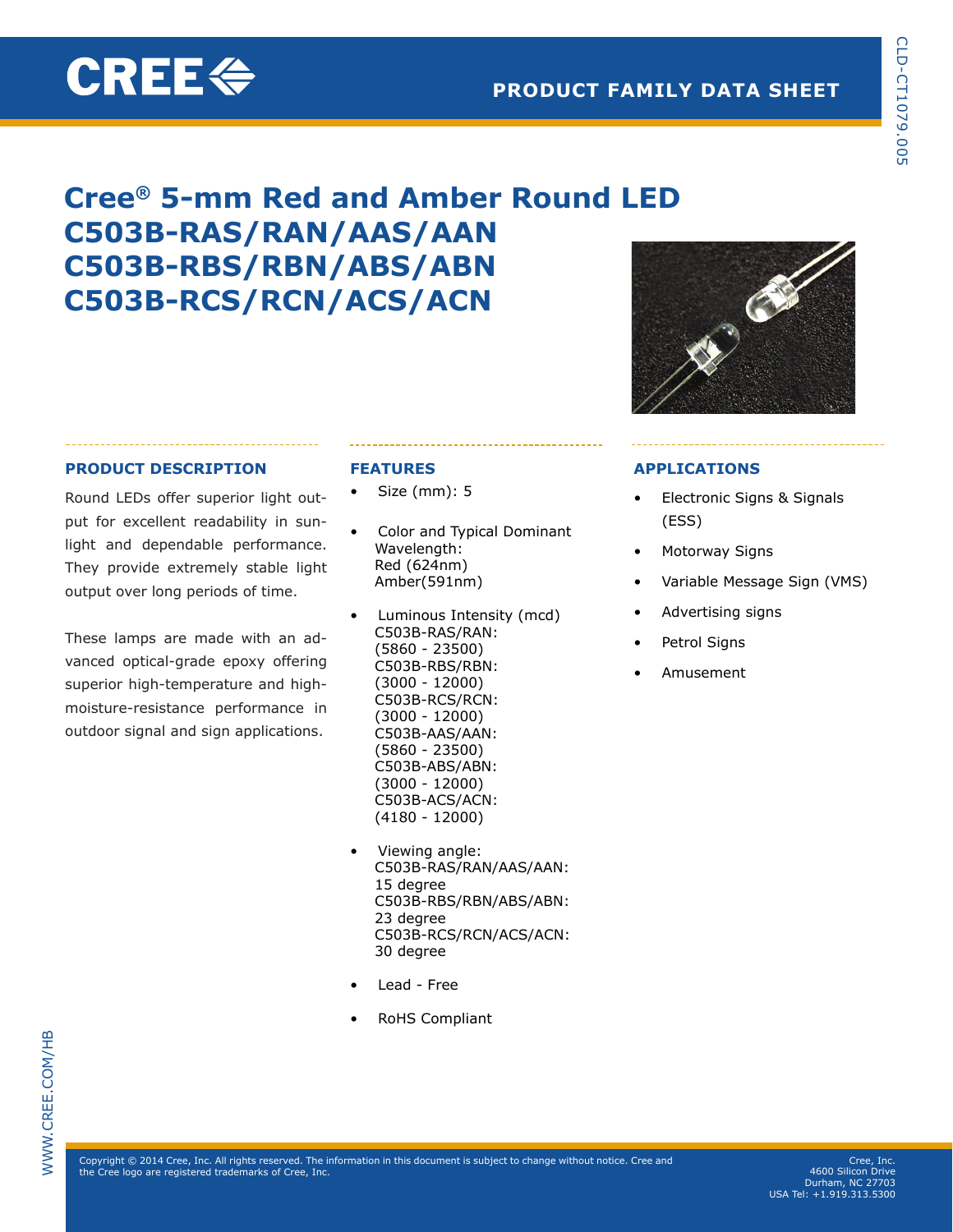# **ABSOLUTE MAXIMUM RATINGS (T<sub>a</sub> = 25°C)**

| Items                                                    | Symbol                    | <b>Absolute Maximum Rating</b>                                       | <b>Unit</b>    |  |  |
|----------------------------------------------------------|---------------------------|----------------------------------------------------------------------|----------------|--|--|
|                                                          |                           | Red/Amber                                                            |                |  |  |
| <b>Forward Current</b>                                   | $\mathbf{I}_{\mathrm{F}}$ | $50$ Note1                                                           | m <sub>A</sub> |  |  |
| Peak Forward Current Note2                               | $1_{FP}$                  | 200                                                                  | m <sub>A</sub> |  |  |
| Reverse Voltage                                          | $V_{R}$                   | 5                                                                    | $\vee$         |  |  |
| Power Dissipation                                        | $P_{D}$                   | 130                                                                  | mW             |  |  |
| Operation Temperature                                    | $T_{\text{opr}}$          | $-40 \sim +100$                                                      | $^{\circ}$ C   |  |  |
| Storage Temperature                                      | $T_{\text{stg}}$          | $-40 \sim +100$                                                      | $^{\circ}$ C   |  |  |
| Lead Soldering Temperature                               | $T_{\rm sol}$             | Max. 260°C for 3 sec. max.<br>(3 mm from the base of the epoxy bulb) |                |  |  |
| Electrostatic Discharge<br>Classification (MIL-STD-883E) | <b>ESD</b>                | Class 2                                                              |                |  |  |

#### **Note:**

- 1. For long term performance the drive currents between 10mA and 30mA are recommended. Please contact CREE sales representative for more information on recommended drive conditions.
- 2. Pulse width ≤0.1 msec, duty ≤1/10.

# **TYPICAL ELECTRICAL & OPTICAL CHARACTERISTICS (** $T_a = 25^{\circ}C$ **)**

| <b>Characteristics</b> |       | <b>Color</b>              | Symbol               | <b>Condition</b> | <b>Unit</b> | <b>Minimum</b> | <b>Typical</b> | <b>Maximum</b> |
|------------------------|-------|---------------------------|----------------------|------------------|-------------|----------------|----------------|----------------|
| Forward Voltage        |       | Red/Amber                 | $V_F$                | $I_{F} = 20$ mA  | $\vee$      |                | 2.1            | 2.6            |
| <b>Reverse Current</b> |       | Red/Amber                 | $I_R$                | $V_{p} = 5 V$    | $\mu A$     |                |                | 100            |
|                        |       | Red                       | $\lambda_{\rm n}$    | $I_{F} = 20$ mA  | nm          | 618            | 624            | 630            |
| Dominant Wavelength    |       | Amber                     | $\lambda_{\rm n}$    | $I_c = 20$ mA    | nm          | 584            | 591            | 596            |
|                        |       | C503B-RAS/RAN (15 degree) | $I_{v}$              | $I_c = 20$ mA    | mcd         | 5860           | 12000          |                |
|                        | Red   | C503B-RBS/RBN (23 degree) | $I_{v}$              | $I_c = 20$ mA    | mcd         | 3000           | 5000           |                |
|                        |       | C503B-RCS/RCN (30 degree) | $I_{v}$              | $I_c = 20$ mA    | mcd         | 3000           | 5100           |                |
| Luminous Intensity     |       | C503B-AAS/AAN (15 degree) | $I_{v}$              | $I_c = 20$ mA    | mcd         | 5860           | 13000          |                |
|                        | Amber | C503B-ABS/ABN (23 degree) | $I_{\nu}$            | $I_c = 20$ mA    | mcd         | 3000           | 5000           |                |
|                        |       | C503B-ACS/ACN (30 degree) | $I_{\nu}$            | $I_c = 20$ mA    | mcd         | 4180           | 6000           |                |
|                        |       | C503B-RAS/RAN/AAS/AAN     | $2\theta\frac{1}{2}$ | $I_c = 20$ mA    | deg         |                | 15             |                |
| 50% Power Angle        |       | C503B-RBS/RBN/ABS/ABN     | $2\theta\frac{1}{2}$ | $I_c = 20$ mA    | deg         |                | 23             |                |
|                        |       | C503B-RCS/RCN/ACS/ACN     | $2\theta\frac{1}{2}$ | $I_{F} = 20$ mA  | deg         |                | 30             |                |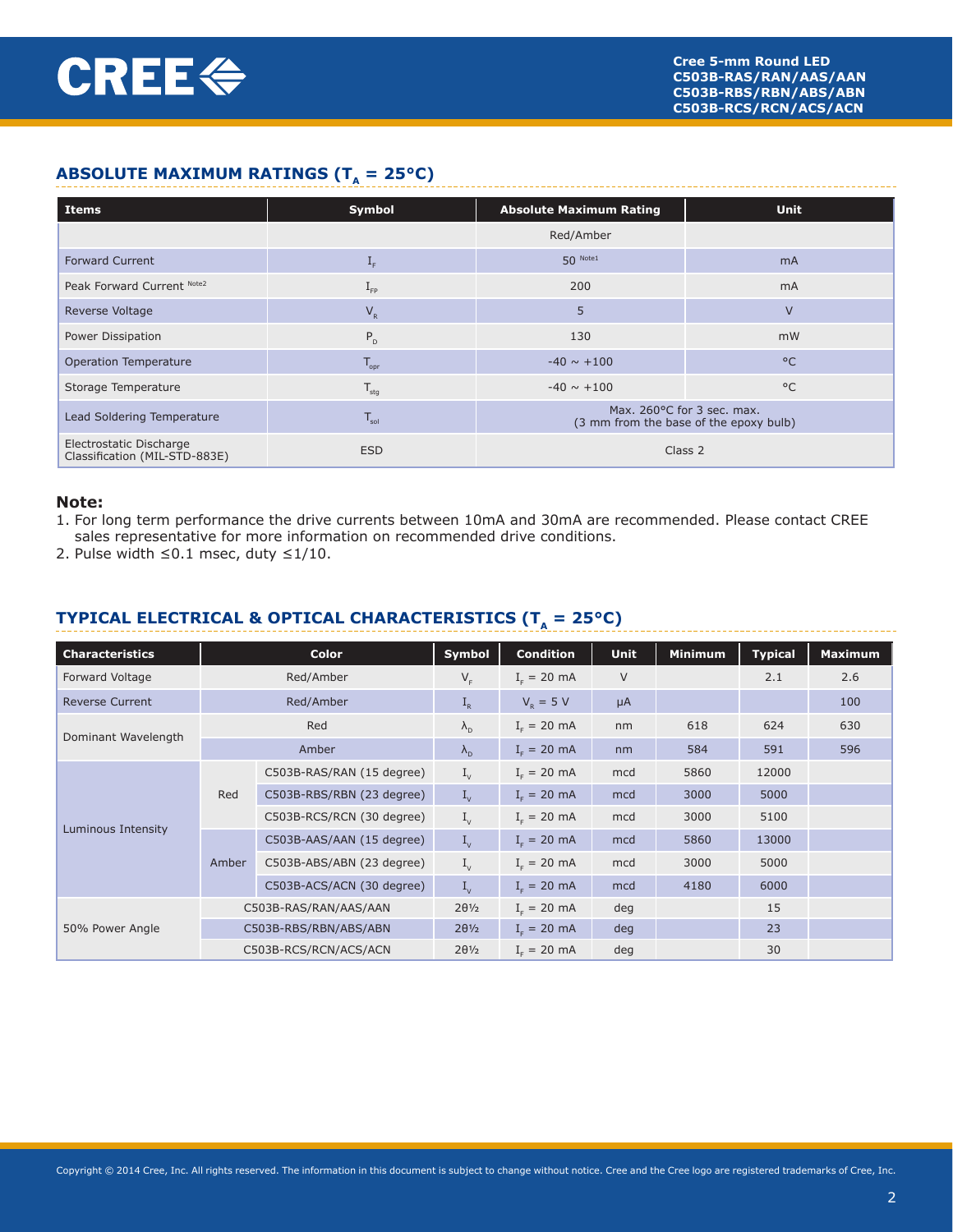# **INTENSITY BIN LIMIT (** $I<sub>F</sub> = 20$  **mA)**

#### Red

#### C503B-RAS/RAN (15 degree)

| <b>Bin Code</b> | Min. (mcd) | Max. (mcd) |
|-----------------|------------|------------|
| Y0              | 5860       | 8200       |
| 70              | 8200       | 12000      |
| A <sub>0</sub>  | 12000      | 16800      |
| вo              | 16800      | 23500      |

#### C503B-RBS/RBN (23 degree)

| <b>Bin Code</b> | Min. (mcd) | Max. (mcd) |
|-----------------|------------|------------|
| W <sub>0</sub>  | 3000       | 4180       |
| X <sub>0</sub>  | 4180       | 5860       |
| Y0              | 5860       | 8200       |
| 70              | 8200       | 12000      |

#### C503B-RCS/RCN (30 degree)

| <b>Bin Code</b> | Min. (mcd) | Max. (mcd) |
|-----------------|------------|------------|
| W <sub>0</sub>  | 3000       | 4180       |
| X <sub>0</sub>  | 4180       | 5860       |
| Y٥              | 5860       | 8200       |
| 70              | 8200       | 12000      |

# Amber

# C503B-AAS/AAN (15 degree)

| <b>Bin Code</b> | Min. (mcd) | Max. (mcd) |
|-----------------|------------|------------|
| YQ              | 5860       | 8200       |
| 70              | 8200       | 12000      |
| A <sub>0</sub>  | 12000      | 16800      |
| R٨              | 16800      | 23500      |

### C503B-ABS/ABN (23 degree)

| <b>Bin Code</b> | Min. (mcd) | Max. (mcd) |
|-----------------|------------|------------|
| W <sub>0</sub>  | 3000       | 4180       |
| X <sub>0</sub>  | 4180       | 5860       |
| Y0              | 5860       | 8200       |
| 70              | 8200       | 12000      |

#### C503B-ACS/ACN (30 degree)

| <b>Bin Code</b> | Min. (mcd) | Max. (mcd) |
|-----------------|------------|------------|
| X <sub>0</sub>  | 4180       | 5860       |
| YN              | 5860       | 8200       |
| 70              | 8200       | 12000      |

**•** Tolerance of measurement of luminous intensity is ±15%

# **COLOR BIN LIMIT (** $I<sub>F</sub> = 20$  **mA)**

| Red             |     |                       |
|-----------------|-----|-----------------------|
| <b>Bin Code</b> |     | Min. (nm)   Max. (nm) |
| <b>RA</b>       | 618 | 630                   |

#### Amber

| <b>Bin Code</b> | Min. $(nm)$ | $Max.$ (nm) |
|-----------------|-------------|-------------|
| A <sub>2</sub>  | 584         | 587         |
| A <sub>3</sub>  | 587         | 590         |
| A4              | 590         | 593         |
| A <sub>5</sub>  | 593         | 596         |

**•** Tolerance of measurement of dominant wavelength is ±1 nm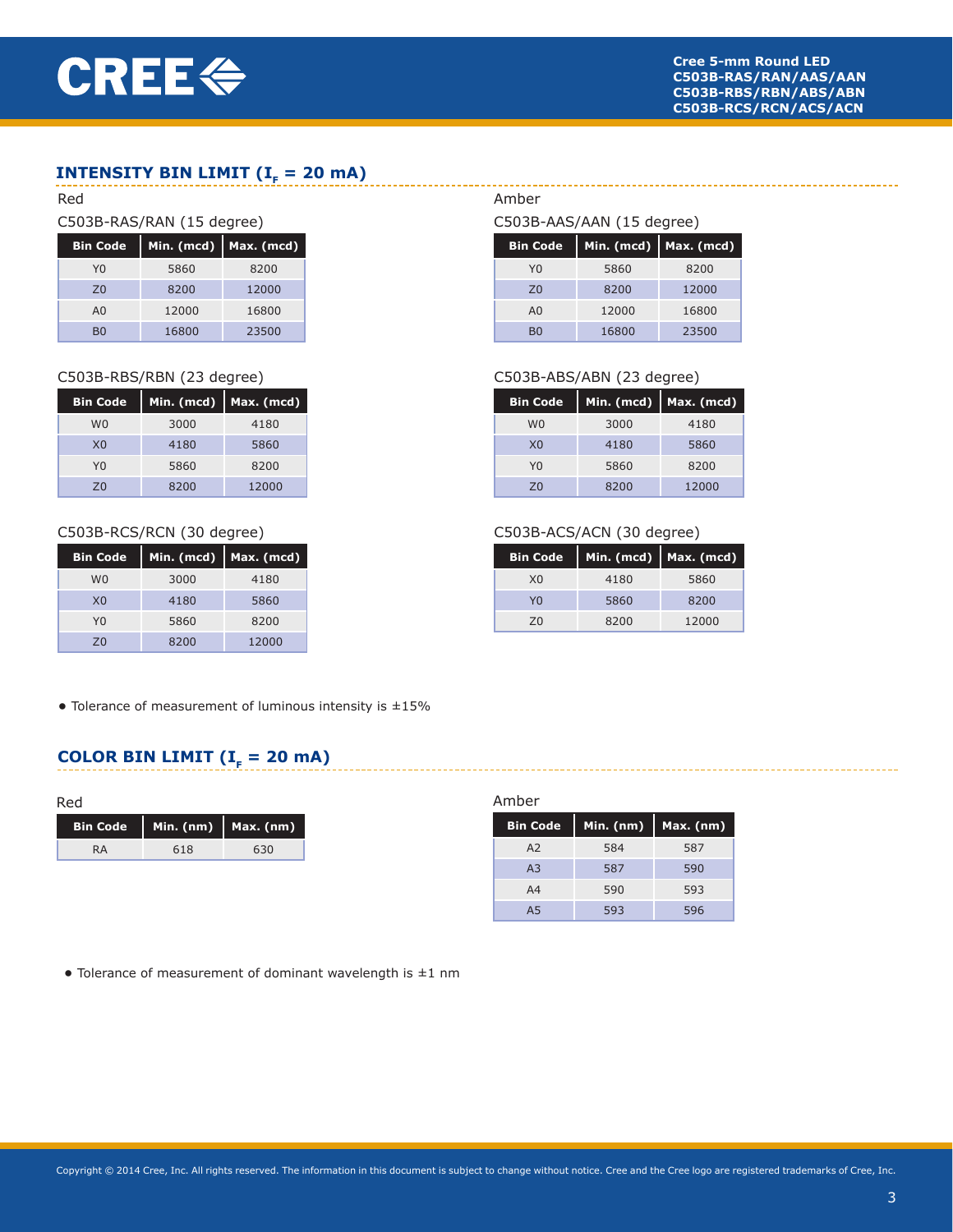|       | Red (15 degree)    |                         |       |                                 |                            |              |                            |              |             |                 |
|-------|--------------------|-------------------------|-------|---------------------------------|----------------------------|--------------|----------------------------|--------------|-------------|-----------------|
|       |                    |                         |       | <b>Luminous Intensity (mcd)</b> | <b>Dominant Wavelength</b> |              |                            |              |             |                 |
| Color | <b>Kit Number</b>  | <b>Viewing</b><br>Angle | Min.  | Max.                            | <b>Color</b><br><b>Bin</b> | Min.<br>(nm) | <b>Color</b><br><b>Bin</b> | Max.<br>(nm) | Package     | <b>Standoff</b> |
| Red   | C503B-RAS-CY0B0AA1 | 15                      | 5860  | 23500                           | <b>RA</b>                  | 618          | <b>RA</b>                  | 630          | <b>Bulk</b> | <b>Yes</b>      |
| Red   | C503B-RAS-CZ0A0AA1 | 15                      | 8200  | 16800                           | <b>RA</b>                  | 618          | <b>RA</b>                  | 630          | <b>Bulk</b> | <b>Yes</b>      |
| Red   | C503B-RAS-CA0B0AA1 | 15                      | 12000 | 23500                           | <b>RA</b>                  | 618          | <b>RA</b>                  | 630          | <b>Bulk</b> | Yes             |
| Red   | C503B-RAN-CY0B0AA1 | 15                      | 5860  | 23500                           | <b>RA</b>                  | 618          | <b>RA</b>                  | 630          | <b>Bulk</b> | <b>No</b>       |
| Red   | C503B-RAN-CZ0A0AA1 | 15                      | 8200  | 16800                           | <b>RA</b>                  | 618          | <b>RA</b>                  | 630          | <b>Bulk</b> | <b>No</b>       |
| Red   | C503B-RAN-CA0B0AA1 | 15                      | 12000 | 23500                           | <b>RA</b>                  | 618          | <b>RA</b>                  | 630          | <b>Bulk</b> | <b>No</b>       |
| Red   | C503B-RAS-CY0B0AA2 | 15                      | 5860  | 23500                           | <b>RA</b>                  | 618          | <b>RA</b>                  | 630          | Ammo        | Yes             |
| Red   | C503B-RAS-CZ0A0AA2 | 15                      | 8200  | 16800                           | <b>RA</b>                  | 618          | <b>RA</b>                  | 630          | Ammo        | <b>Yes</b>      |
| Red   | C503B-RAS-CA0B0AA2 | 15                      | 12000 | 23500                           | <b>RA</b>                  | 618          | <b>RA</b>                  | 630          | Ammo        | Yes             |
| Red   | C503B-RAN-CY0B0AA2 | 15                      | 5860  | 23500                           | <b>RA</b>                  | 618          | <b>RA</b>                  | 630          | Ammo        | <b>No</b>       |
| Red   | C503B-RAN-CZ0A0AA2 | 15                      | 8200  | 16800                           | <b>RA</b>                  | 618          | <b>RA</b>                  | 630          | Ammo        | <b>No</b>       |
| Red   | C503B-RAN-CA0B0AA2 | 15                      | 12000 | 23500                           | <b>RA</b>                  | 618          | <b>RA</b>                  | 630          | Ammo        | <b>No</b>       |

#### Red (23 degree)

|              |                    |                         |      | <b>Luminous Intensity (mcd)</b> | <b>Dominant Wavelength</b> |              |                            |              |             |                 |
|--------------|--------------------|-------------------------|------|---------------------------------|----------------------------|--------------|----------------------------|--------------|-------------|-----------------|
| <b>Color</b> | <b>Kit Number</b>  | <b>Viewing</b><br>Angle | Min. | Max.                            | <b>Color</b><br><b>Bin</b> | Min.<br>(nm) | <b>Color</b><br><b>Bin</b> | Max.<br>(nm) | Package     | <b>Standoff</b> |
| Red          | C503B-RBS-CW0Z0AA1 | 23                      | 3000 | 12000                           | <b>RA</b>                  | 618          | <b>RA</b>                  | 630          | <b>Bulk</b> | Yes             |
| <b>Red</b>   | C503B-RBS-CX0Y0AA1 | 23                      | 4180 | 8200                            | <b>RA</b>                  | 618          | <b>RA</b>                  | 630          | <b>Bulk</b> | <b>Yes</b>      |
| Red          | C503B-RBS-CY0Z0AA1 | 23                      | 5860 | 12000                           | <b>RA</b>                  | 618          | <b>RA</b>                  | 630          | <b>Bulk</b> | Yes             |
| <b>Red</b>   | C503B-RBN-CW0Z0AA1 | 23                      | 3000 | 12000                           | <b>RA</b>                  | 618          | <b>RA</b>                  | 630          | <b>Bulk</b> | <b>No</b>       |
| Red          | C503B-RBN-CX0Y0AA1 | 23                      | 4180 | 8200                            | <b>RA</b>                  | 618          | <b>RA</b>                  | 630          | <b>Bulk</b> | <b>No</b>       |
| Red          | C503B-RBN-CY0Z0AA1 | 23                      | 5860 | 12000                           | <b>RA</b>                  | 618          | <b>RA</b>                  | 630          | <b>Bulk</b> | <b>No</b>       |
| Red          | C503B-RBS-CW0Z0AA2 | 23                      | 3000 | 12000                           | <b>RA</b>                  | 618          | <b>RA</b>                  | 630          | Ammo        | Yes             |
| <b>Red</b>   | C503B-RBS-CX0Y0AA2 | 23                      | 4180 | 8200                            | <b>RA</b>                  | 618          | <b>RA</b>                  | 630          | Ammo        | <b>Yes</b>      |
| Red          | C503B-RBS-CY0Z0AA2 | 23                      | 5860 | 12000                           | <b>RA</b>                  | 618          | <b>RA</b>                  | 630          | Ammo        | <b>Yes</b>      |
| Red          | C503B-RBN-CW0Z0AA2 | 23                      | 3000 | 12000                           | <b>RA</b>                  | 618          | <b>RA</b>                  | 630          | Ammo        | <b>No</b>       |
| Red          | C503B-RBN-CX0Y0AA2 | 23                      | 4180 | 8200                            | <b>RA</b>                  | 618          | <b>RA</b>                  | 630          | Ammo        | <b>No</b>       |
| <b>Red</b>   | C503B-RBN-CY0Z0AA2 | 23                      | 5860 | 12000                           | <b>RA</b>                  | 618          | <b>RA</b>                  | 630          | Ammo        | <b>No</b>       |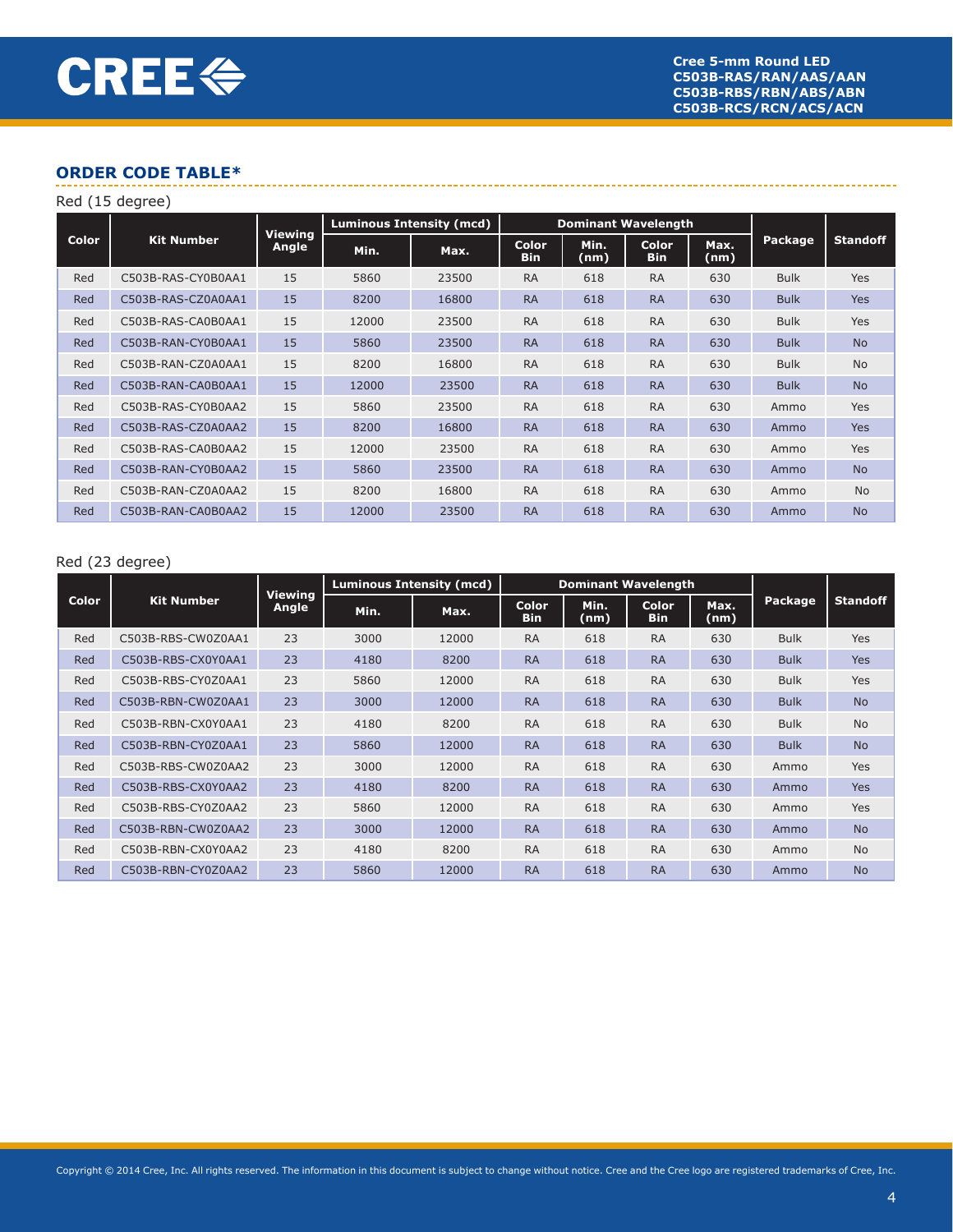| Red (30 degree) |                    |                         |                                 |       |                            |                            |                            |              |             |                 |
|-----------------|--------------------|-------------------------|---------------------------------|-------|----------------------------|----------------------------|----------------------------|--------------|-------------|-----------------|
|                 |                    | <b>Viewing</b><br>Angle | <b>Luminous Intensity (mcd)</b> |       |                            | <b>Dominant Wavelength</b> |                            |              |             |                 |
| <b>Color</b>    | <b>Kit Number</b>  |                         | Min.                            | Max.  | <b>Color</b><br><b>Bin</b> | Min.<br>(nm)               | <b>Color</b><br><b>Bin</b> | Max.<br>(nm) | Package     | <b>Standoff</b> |
| Red             | C503B-RCS-CW0Z0AA1 | 30                      | 3000                            | 12000 | <b>RA</b>                  | 618                        | <b>RA</b>                  | 630          | <b>Bulk</b> | <b>Yes</b>      |
| Red             | C503B-RCS-CW0X0AA1 | 30                      | 3000                            | 5860  | <b>RA</b>                  | 618                        | <b>RA</b>                  | 630          | <b>Bulk</b> | <b>Yes</b>      |
| Red             | C503B-RCS-CX0Y0AA1 | 30                      | 4180                            | 8200  | <b>RA</b>                  | 618                        | <b>RA</b>                  | 630          | <b>Bulk</b> | <b>Yes</b>      |
| Red             | C503B-RCN-CW0Z0AA1 | 30                      | 3000                            | 12000 | <b>RA</b>                  | 618                        | <b>RA</b>                  | 630          | <b>Bulk</b> | <b>No</b>       |
| Red             | C503B-RCN-CW0X0AA1 | 30                      | 3000                            | 5860  | <b>RA</b>                  | 618                        | <b>RA</b>                  | 630          | <b>Bulk</b> | <b>No</b>       |
| Red             | C503B-RCN-CX0Y0AA1 | 30                      | 4180                            | 8200  | <b>RA</b>                  | 618                        | <b>RA</b>                  | 630          | <b>Bulk</b> | <b>No</b>       |
| Red             | C503B-RCS-CW0Z0AA2 | 30                      | 3000                            | 12000 | <b>RA</b>                  | 618                        | <b>RA</b>                  | 630          | Ammo        | <b>Yes</b>      |
| Red             | C503B-RCS-CW0X0AA2 | 30                      | 3000                            | 5860  | <b>RA</b>                  | 618                        | <b>RA</b>                  | 630          | Ammo        | <b>Yes</b>      |
| Red             | C503B-RCS-CX0Y0AA2 | 30                      | 4180                            | 8200  | <b>RA</b>                  | 618                        | <b>RA</b>                  | 630          | Ammo        | <b>Yes</b>      |
| Red             | C503B-RCN-CW0Z0AA2 | 30                      | 3000                            | 12000 | <b>RA</b>                  | 618                        | <b>RA</b>                  | 630          | Ammo        | <b>No</b>       |
| Red             | C503B-RCN-CW0X0AA2 | 30                      | 3000                            | 5860  | <b>RA</b>                  | 618                        | <b>RA</b>                  | 630          | Ammo        | <b>No</b>       |
| Red             | C503B-RCN-CX0Y0AA2 | 30                      | 4180                            | 8200  | <b>RA</b>                  | 618                        | <b>RA</b>                  | 630          | Ammo        | <b>No</b>       |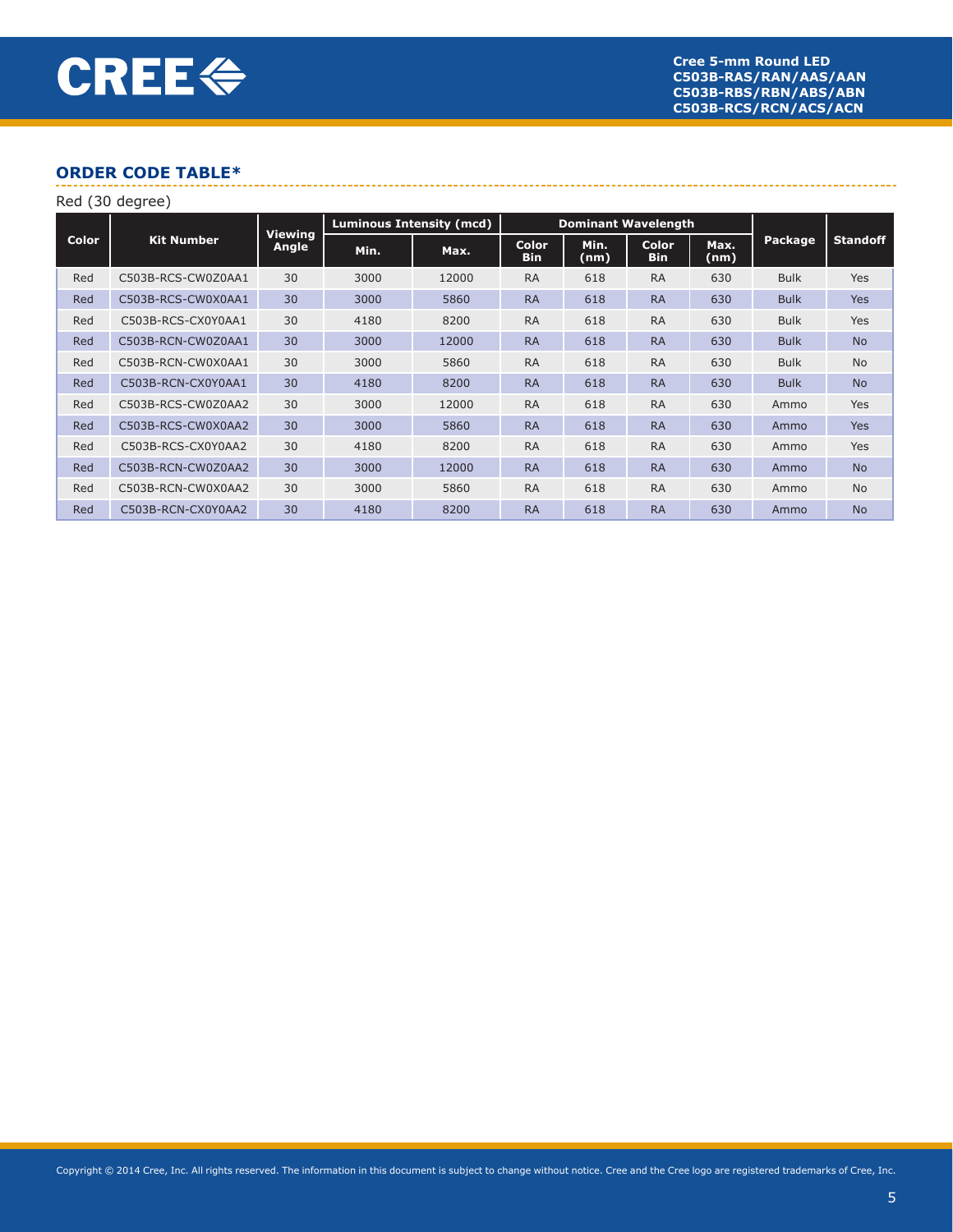| Amber (15 degree) |                    |                         |                                 |       |                            |              |                     |              |             |                 |
|-------------------|--------------------|-------------------------|---------------------------------|-------|----------------------------|--------------|---------------------|--------------|-------------|-----------------|
| Color             |                    | <b>Viewing</b><br>Angle | <b>Luminous Intensity (mcd)</b> |       | <b>Dominant Wavelength</b> |              |                     |              |             |                 |
|                   | <b>Kit Number</b>  |                         | Min.                            | Max.  | <b>Color</b><br><b>Bin</b> | Min.<br>(nm) | Color<br><b>Bin</b> | Max.<br>(nm) | Package     | <b>Standoff</b> |
| Amber             | C503B-AAS-CY0B0251 | 15                      | 5860                            | 23500 | A2                         | 584          | A <sub>5</sub>      | 596          | <b>Bulk</b> | <b>Yes</b>      |
| Amber             | C503B-AAS-CZ0B0341 | 15                      | 8200                            | 23500 | A <sub>3</sub>             | 587          | A <sub>4</sub>      | 593          | <b>Bulk</b> | <b>Yes</b>      |
| Amber             | C503B-AAS-CA0B0341 | 15                      | 12000                           | 23500 | A <sub>3</sub>             | 587          | A4                  | 593          | <b>Bulk</b> | <b>Yes</b>      |
| Amber             | C503B-AAN-CY0B0251 | 15                      | 5860                            | 23500 | A2                         | 584          | A <sub>5</sub>      | 596          | <b>Bulk</b> | <b>No</b>       |
| Amber             | C503B-AAN-CZ0B0341 | 15                      | 8200                            | 23500 | A <sub>3</sub>             | 587          | A4                  | 593          | <b>Bulk</b> | <b>No</b>       |
| Amber             | C503B-AAN-CA0B0341 | 15                      | 12000                           | 23500 | A <sub>3</sub>             | 587          | A <sub>4</sub>      | 593          | <b>Bulk</b> | <b>No</b>       |
| Amber             | C503B-AAS-CY0B0252 | 15                      | 5860                            | 23500 | A <sub>2</sub>             | 584          | A <sub>5</sub>      | 596          | Ammo        | <b>Yes</b>      |
| Amber             | C503B-AAS-CZ0B0342 | 15                      | 8200                            | 23500 | A <sub>3</sub>             | 587          | A <sup>4</sup>      | 593          | Ammo        | <b>Yes</b>      |
| Amber             | C503B-AAS-CA0B0342 | 15                      | 12000                           | 23500 | A <sub>3</sub>             | 587          | A4                  | 593          | Ammo        | <b>Yes</b>      |
| Amber             | C503B-AAN-CY0B0252 | 15                      | 5860                            | 23500 | A2                         | 584          | A <sub>5</sub>      | 596          | Ammo        | <b>No</b>       |
| Amber             | C503B-AAN-CZ0B0342 | 15                      | 8200                            | 23500 | A <sub>3</sub>             | 587          | A4                  | 593          | Ammo        | <b>No</b>       |
| Amber             | C503B-AAN-CA0B0342 | 15                      | 12000                           | 23500 | A <sub>3</sub>             | 587          | A4                  | 593          | Ammo        | <b>No</b>       |

#### Amber (23 degree)

|              | <b>Kit Number</b>  | <b>Viewing</b><br>Angle | <b>Luminous Intensity (mcd)</b> |       | <b>Dominant Wavelength</b> |              |                            |              |             |                 |
|--------------|--------------------|-------------------------|---------------------------------|-------|----------------------------|--------------|----------------------------|--------------|-------------|-----------------|
| <b>Color</b> |                    |                         | Min.                            | Max.  | <b>Color</b><br><b>Bin</b> | Min.<br>(nm) | <b>Color</b><br><b>Bin</b> | Max.<br>(nm) | Package     | <b>Standoff</b> |
| Amber        | C503B-ABS-CW0Z0251 | 23                      | 3000                            | 12000 | A <sub>2</sub>             | 584          | A <sub>5</sub>             | 596          | <b>Bulk</b> | <b>Yes</b>      |
| Amber        | C503B-ABS-CX0Y0341 | 23                      | 4180                            | 8200  | A <sub>3</sub>             | 587          | A <sup>4</sup>             | 593          | <b>Bulk</b> | <b>Yes</b>      |
| Amber        | C503B-ABS-CY0Z0341 | 23                      | 5860                            | 12000 | A <sub>3</sub>             | 587          | A <sup>4</sup>             | 593          | <b>Bulk</b> | Yes             |
| Amber        | C503B-ABN-CW0Z0251 | 23                      | 3000                            | 12000 | A <sub>2</sub>             | 584          | A <sub>5</sub>             | 596          | <b>Bulk</b> | <b>No</b>       |
| Amber        | C503B-ABN-CX0Y0341 | 23                      | 4180                            | 8200  | A <sub>3</sub>             | 587          | A <sup>4</sup>             | 593          | <b>Bulk</b> | <b>No</b>       |
| Amber        | C503B-ABN-CY0Z0341 | 23                      | 5860                            | 12000 | A <sub>3</sub>             | 587          | A <sup>4</sup>             | 593          | <b>Bulk</b> | <b>No</b>       |
| Amber        | C503B-ABS-CW0Z0252 | 23                      | 3000                            | 12000 | A <sub>2</sub>             | 584          | A <sub>5</sub>             | 596          | Ammo        | Yes             |
| Amber        | C503B-ABS-CX0Y0342 | 23                      | 4180                            | 8200  | A <sub>3</sub>             | 587          | A <sup>4</sup>             | 593          | Ammo        | <b>Yes</b>      |
| Amber        | C503B-ABS-CY0Z0342 | 23                      | 5860                            | 12000 | A <sub>3</sub>             | 587          | A <sup>4</sup>             | 593          | Ammo        | Yes             |
| Amber        | C503B-ABN-CW0Z0252 | 23                      | 3000                            | 12000 | A <sub>2</sub>             | 584          | A <sub>5</sub>             | 596          | Ammo        | <b>No</b>       |
| Amber        | C503B-ABN-CX0Y0342 | 23                      | 4180                            | 8200  | A <sub>3</sub>             | 587          | A <sup>4</sup>             | 593          | Ammo        | <b>No</b>       |
| Amber        | C503B-ABN-CY0Z0342 | 23                      | 5860                            | 12000 | A <sub>3</sub>             | 587          | A4                         | 593          | Ammo        | <b>No</b>       |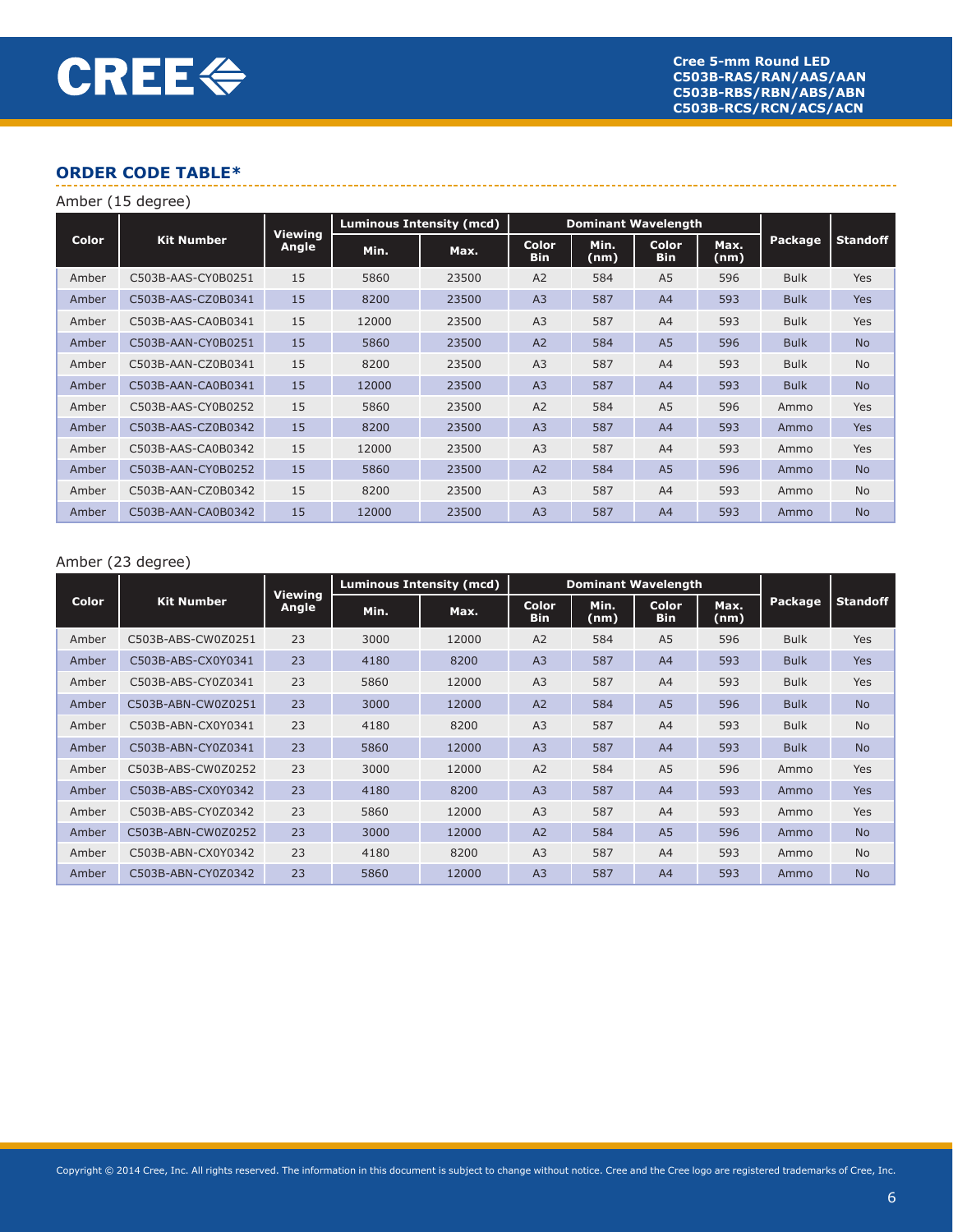| Amber (30 degree) |                    |                         |                                 |       |                            |              |                            |              |             |                 |
|-------------------|--------------------|-------------------------|---------------------------------|-------|----------------------------|--------------|----------------------------|--------------|-------------|-----------------|
|                   |                    | <b>Viewing</b><br>Angle | <b>Luminous Intensity (mcd)</b> |       | <b>Dominant Wavelength</b> |              |                            |              |             |                 |
| Color             | <b>Kit Number</b>  |                         | Min.                            | Max.  | Color<br><b>Bin</b>        | Min.<br>(nm) | <b>Color</b><br><b>Bin</b> | Max.<br>(nm) | Package     | <b>Standoff</b> |
| Amber             | C503B-ACS-CX0Z0251 | 30                      | 4180                            | 12000 | A2                         | 584          | A <sub>5</sub>             | 596          | <b>Bulk</b> | Yes             |
| Amber             | C503B-ACS-CX0Z0341 | 30                      | 4180                            | 12000 | A3                         | 587          | A4                         | 593          | <b>Bulk</b> | Yes             |
| Amber             | C503B-ACS-CX0Y0251 | 30                      | 4180                            | 8200  | A2                         | 584          | A <sub>5</sub>             | 596          | <b>Bulk</b> | Yes             |
| Amber             | C503B-ACS-CX0Y0341 | 30                      | 4180                            | 8200  | A3                         | 587          | A4                         | 593          | <b>Bulk</b> | Yes             |
| Amber             | C503B-ACS-CY0Z0251 | 30                      | 5860                            | 12000 | A2                         | 584          | A <sub>5</sub>             | 596          | <b>Bulk</b> | Yes             |
| Amber             | C503B-ACS-CY0Z0341 | 30                      | 5860                            | 12000 | A3                         | 587          | A4                         | 593          | <b>Bulk</b> | Yes             |
| Amber             | C503B-ACN-CX0Z0251 | 30                      | 4180                            | 12000 | A2                         | 584          | A <sub>5</sub>             | 596          | <b>Bulk</b> | <b>No</b>       |
| Amber             | C503B-ACN-CX0Z0341 | 30                      | 4180                            | 12000 | A <sub>3</sub>             | 587          | A <sup>4</sup>             | 593          | <b>Bulk</b> | <b>No</b>       |
| Amber             | C503B-ACN-CX0Y0251 | 30                      | 4180                            | 8200  | A2                         | 584          | A <sub>5</sub>             | 596          | <b>Bulk</b> | <b>No</b>       |
| Amber             | C503B-ACN-CX0Y0341 | 30                      | 4180                            | 8200  | A3                         | 587          | A <sup>4</sup>             | 593          | <b>Bulk</b> | <b>No</b>       |
| Amber             | C503B-ACN-CY0Z0251 | 30                      | 5860                            | 12000 | A2                         | 584          | A <sub>5</sub>             | 596          | <b>Bulk</b> | <b>No</b>       |
| Amber             | C503B-ACN-CY0Z0341 | 30                      | 5860                            | 12000 | A3                         | 587          | A4                         | 593          | <b>Bulk</b> | <b>No</b>       |
| Amber             | C503B-ACS-CX0Z0252 | 30                      | 4180                            | 12000 | A2                         | 584          | A <sub>5</sub>             | 596          | Ammo        | Yes             |
| Amber             | C503B-ACS-CX0Z0342 | 30                      | 4180                            | 12000 | A3                         | 587          | A4                         | 593          | Ammo        | Yes             |
| Amber             | C503B-ACS-CX0Y0252 | 30                      | 4180                            | 8200  | A2                         | 584          | A <sub>5</sub>             | 596          | Ammo        | Yes             |
| Amber             | C503B-ACS-CX0Y0342 | 30                      | 4180                            | 8200  | A3                         | 587          | A4                         | 593          | Ammo        | Yes             |
| Amber             | C503B-ACS-CY0Z0252 | 30                      | 5860                            | 12000 | A2                         | 584          | A <sub>5</sub>             | 596          | Ammo        | Yes             |
| Amber             | C503B-ACS-CY0Z0342 | 30                      | 5860                            | 12000 | A3                         | 587          | A4                         | 593          | Ammo        | Yes             |
| Amber             | C503B-ACN-CX0Z0252 | 30                      | 4180                            | 12000 | A2                         | 584          | A <sub>5</sub>             | 596          | Ammo        | <b>No</b>       |
| Amber             | C503B-ACN-CX0Z0342 | 30                      | 4180                            | 12000 | A <sub>3</sub>             | 587          | A <sup>4</sup>             | 593          | Ammo        | <b>No</b>       |
| Amber             | C503B-ACN-CX0Y0252 | 30                      | 4180                            | 8200  | A2                         | 584          | A <sub>5</sub>             | 596          | Ammo        | <b>No</b>       |
| Amber             | C503B-ACN-CX0Y0342 | 30                      | 4180                            | 8200  | A3                         | 587          | A4                         | 593          | Ammo        | <b>No</b>       |
| Amber             | C503B-ACN-CY0Z0252 | 30                      | 5860                            | 12000 | A2                         | 584          | A <sub>5</sub>             | 596          | Ammo        | <b>No</b>       |
| Amber             | C503B-ACN-CY0Z0342 | 30                      | 5860                            | 12000 | A <sub>3</sub>             | 587          | A4                         | 593          | Ammo        | <b>No</b>       |

Notes:

- 1. The above kit numbers represent order codes that include multiple intensity-bin and color-bin codes. Only one intensity-bin code and one color-bin code will be shipped on each bulk. Single intensity-bin code and single color-bin codes will not be orderable.
- 2. Please refer to the "Cree LED Lamp Reliability Test Standards" document for reliability test conditions.
- 3. Please refer to the "Cree LED Lamp Soldering & Handling" document for information about how to use this LED product safely.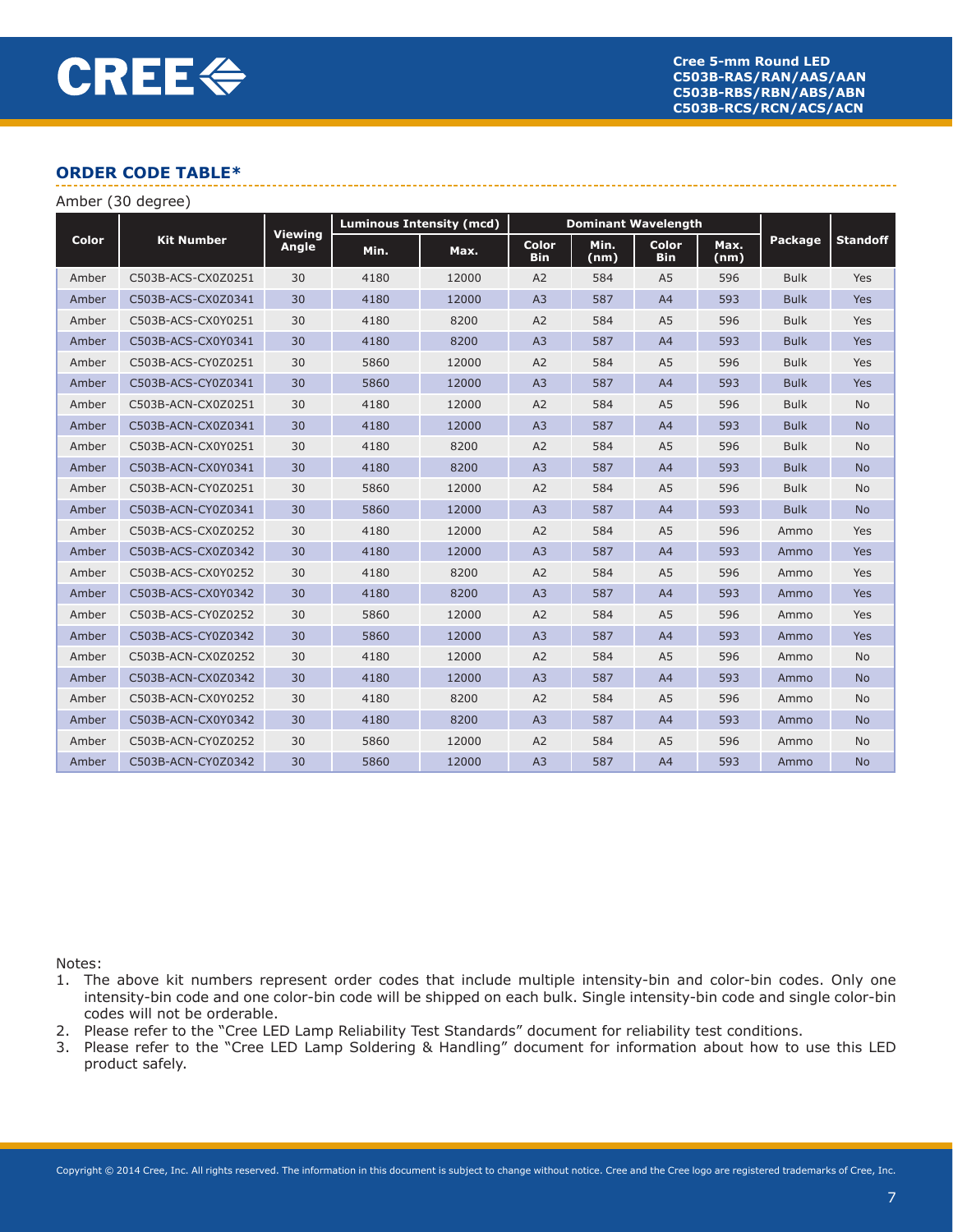

#### **GRAPHS**





FORWARD CURRENT

(RELATIVE LUMINOUS INTENSITY)



WAVELENGTH.

The above data are collected from statistical figures that do not necessarily correspond to the actual parameters of each single LED. Hence, these data will be changed without further notice.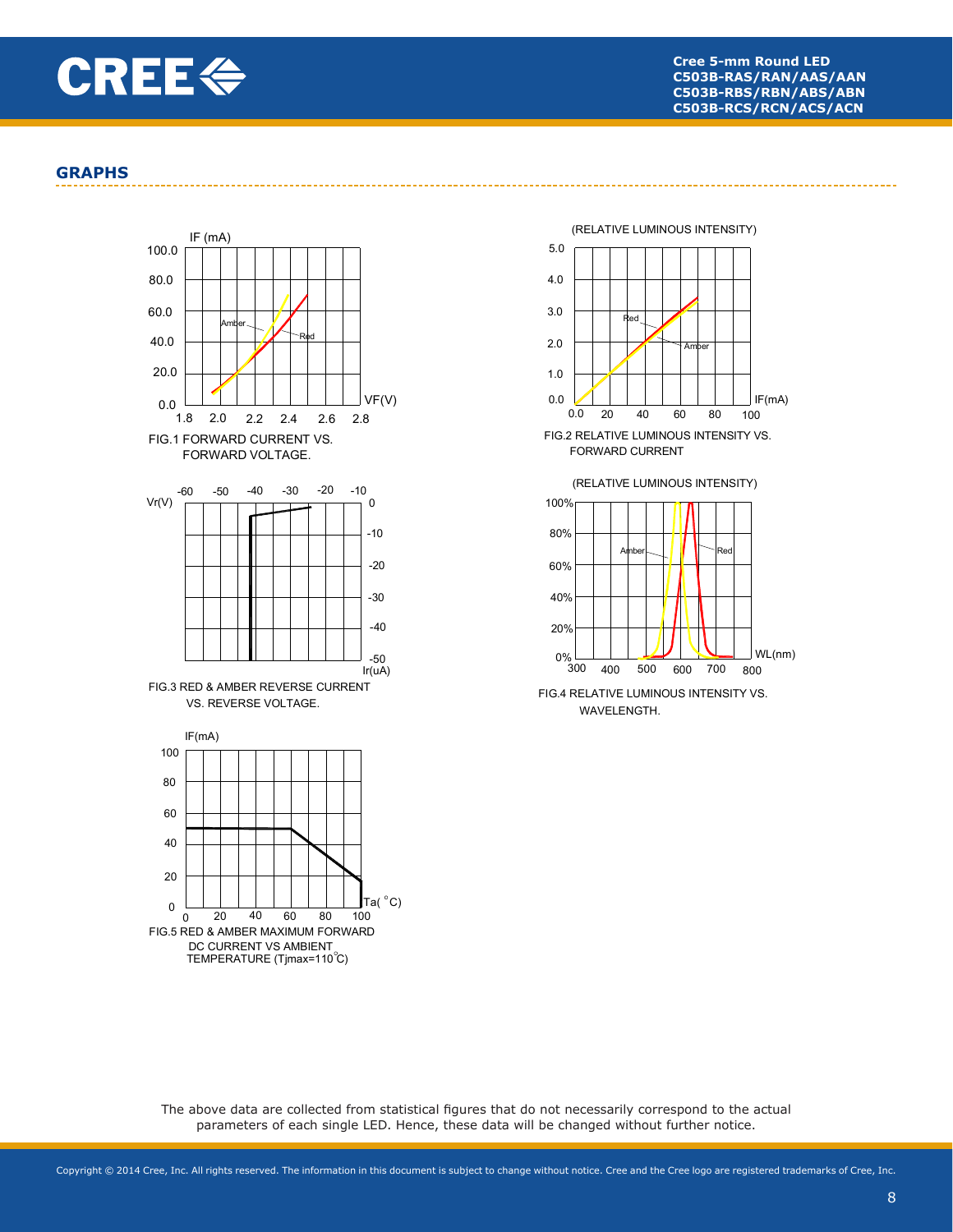

#### **GRAPHS**



C503B-RBS/RBN/ABS/ABN 50% Power Angle: 23





The above data are collected from statistical figures that do not necessarily correspond to the actual parameters of each single LED. Hence, these data will be changed without further notice.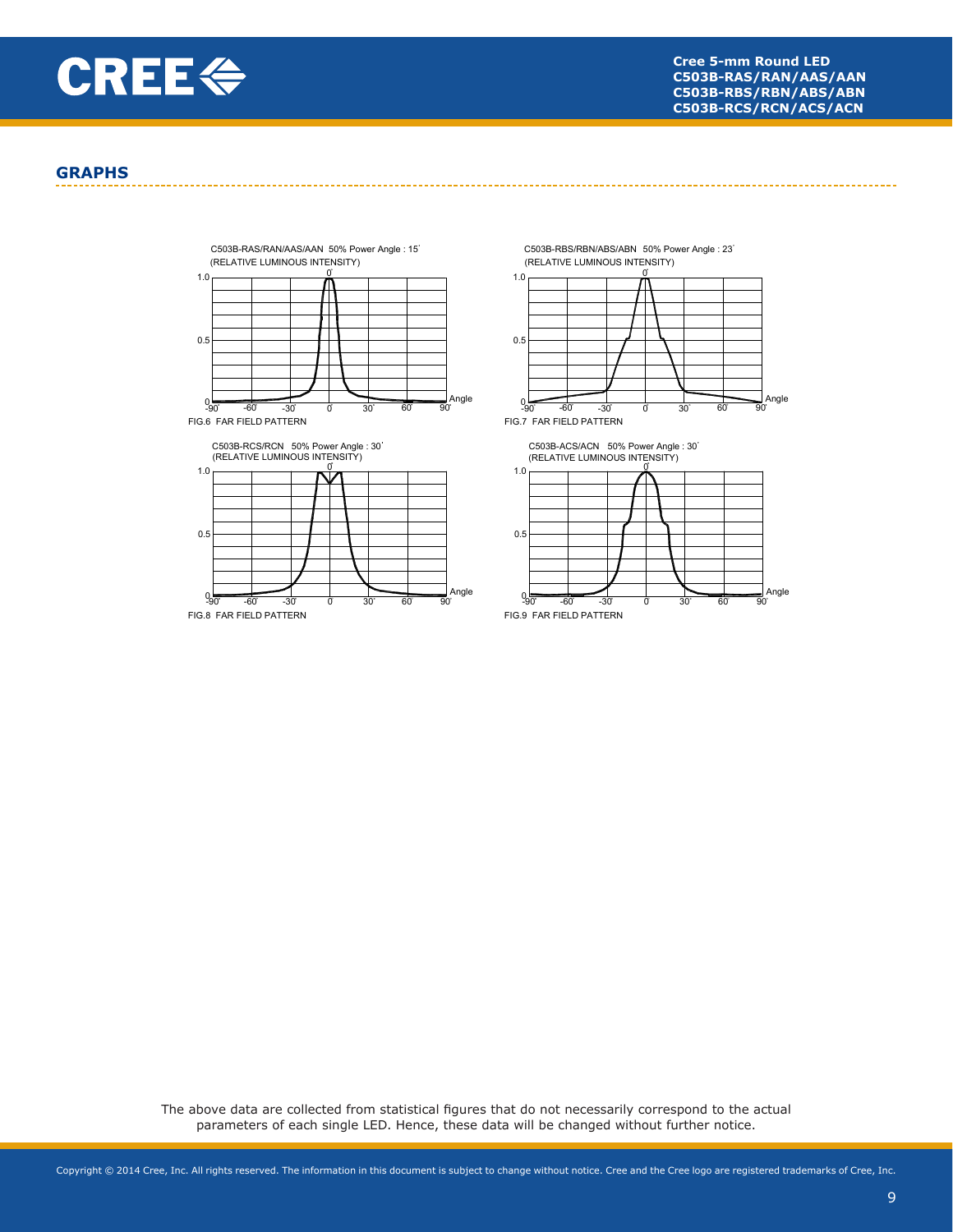

# **MECHANICAL DIMENSIONS**

All dimensions are in mm. Tolerance is  $\pm 0.25$  mm unless otherwise noted.

An epoxy meniscus may extend about 1.5 mm down the leads.

Burr around bottom of epoxy may be 0.5 mm max.







# **NOTES**

#### RoHS Compliance

The levels of environmentally sensitive, persistent biologically toxic (PBT), persistent organic pollutants (POP), or otherwise restricted materials in this product are below the maximum concentration values (also referred to as the threshold limits) permitted for such substances, or are used in an exempted application, in accordance with EU Directive 2002/95/ EC on the restriction of the use of certain hazardous substances in electrical and electronic equipment (RoHS), as amended through April 21, 2006.

ΣÑ

 $-1.0$ MIN

#### Vision Advisory Claim

Users should be cautioned not to stare at the light of this LED product. The bright light can damage the eye.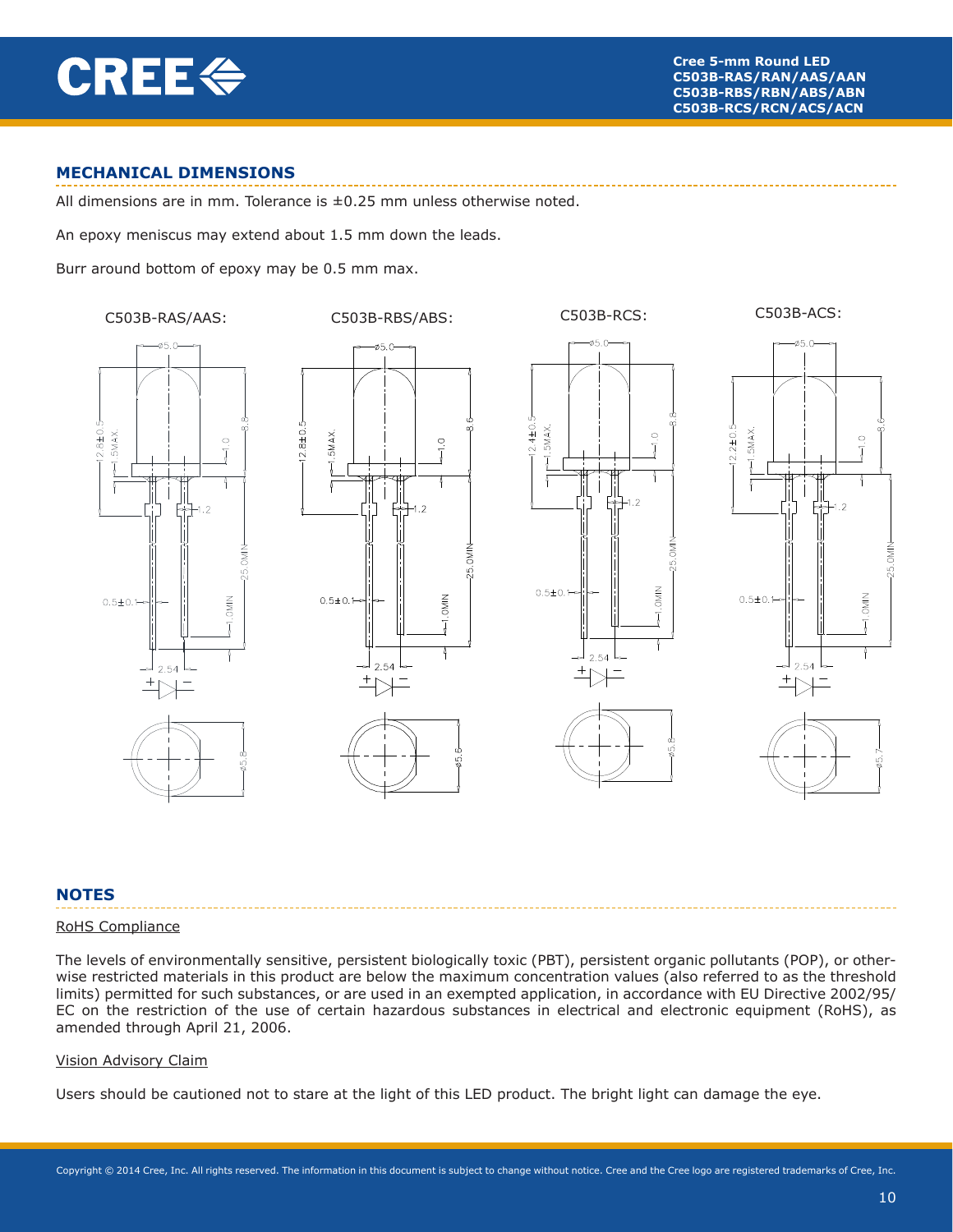

# **MECHANICAL DIMENSIONS**

All dimensions are in mm. Tolerance is  $\pm 0.25$  mm unless otherwise noted.

An epoxy meniscus may extend about 1.5 mm down the leads.

Burr around bottom of epoxy may be 0.5 mm max.







### **NOTES**

#### RoHS Compliance

The levels of environmentally sensitive, persistent biologically toxic (PBT), persistent organic pollutants (POP), or otherwise restricted materials in this product are below the maximum concentration values (also referred to as the threshold limits) permitted for such substances, or are used in an exempted application, in accordance with EU Directive 2002/95/ EC on the restriction of the use of certain hazardous substances in electrical and electronic equipment (RoHS), as amended through April 21, 2006.

#### Vision Advisory Claim

Users should be cautioned not to stare at the light of this LED product. The bright light can damage the eye.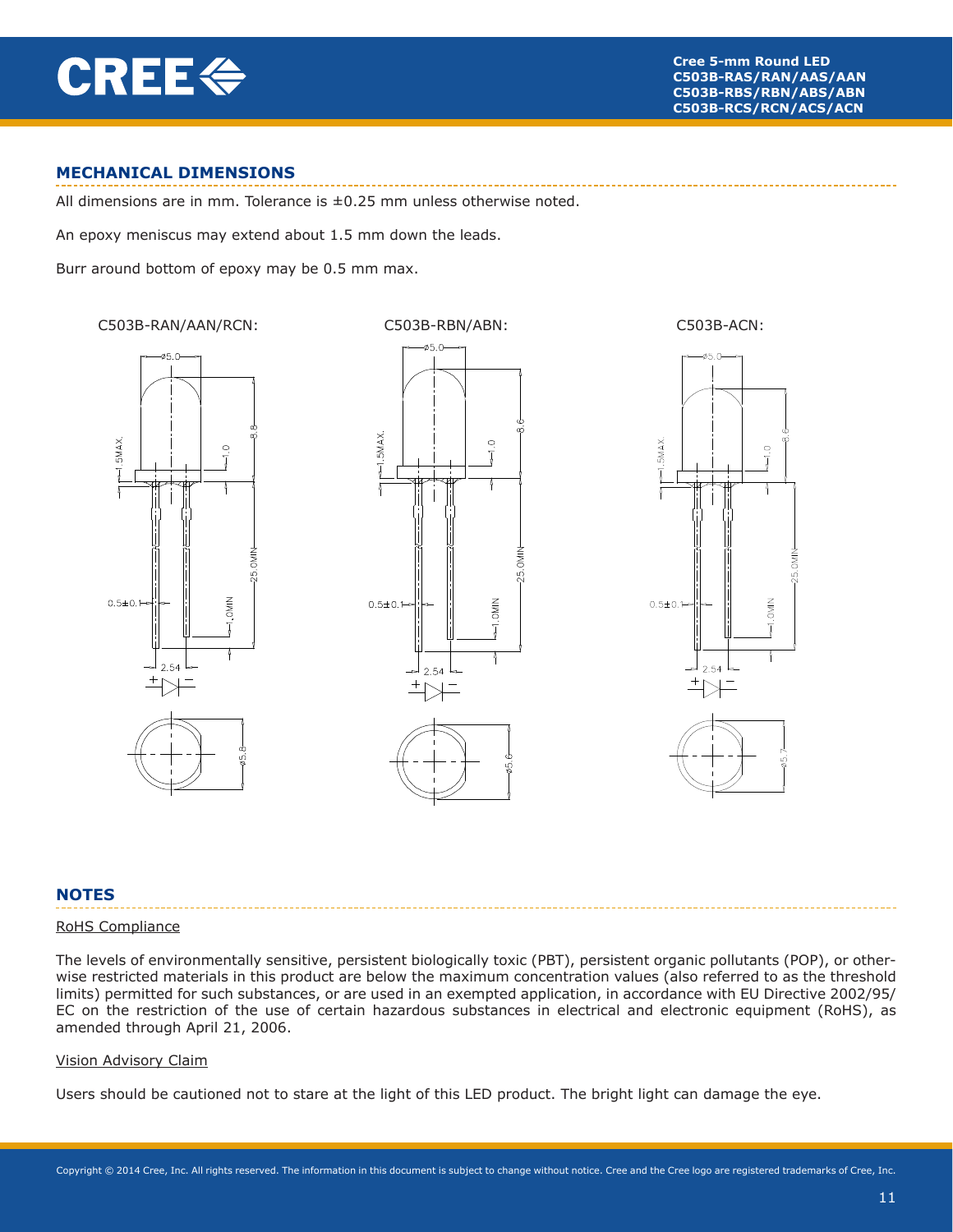

# **KIT NUMBER SYSTEM**

All dimensions in mm.Cree LED lamps are tested and sorted into performance bins. A bin is specified by ranges of color, forward voltage, and brightness. Sorted LEDs are packaged for shipping in various convenient options. Please refer to the "Cree LED Lamp Packaging Standard" document for more information about shipping and packaging options.

Cree LEDs are sold by order codes in combinations of bins called kits. Order codes are configured in the following manner: